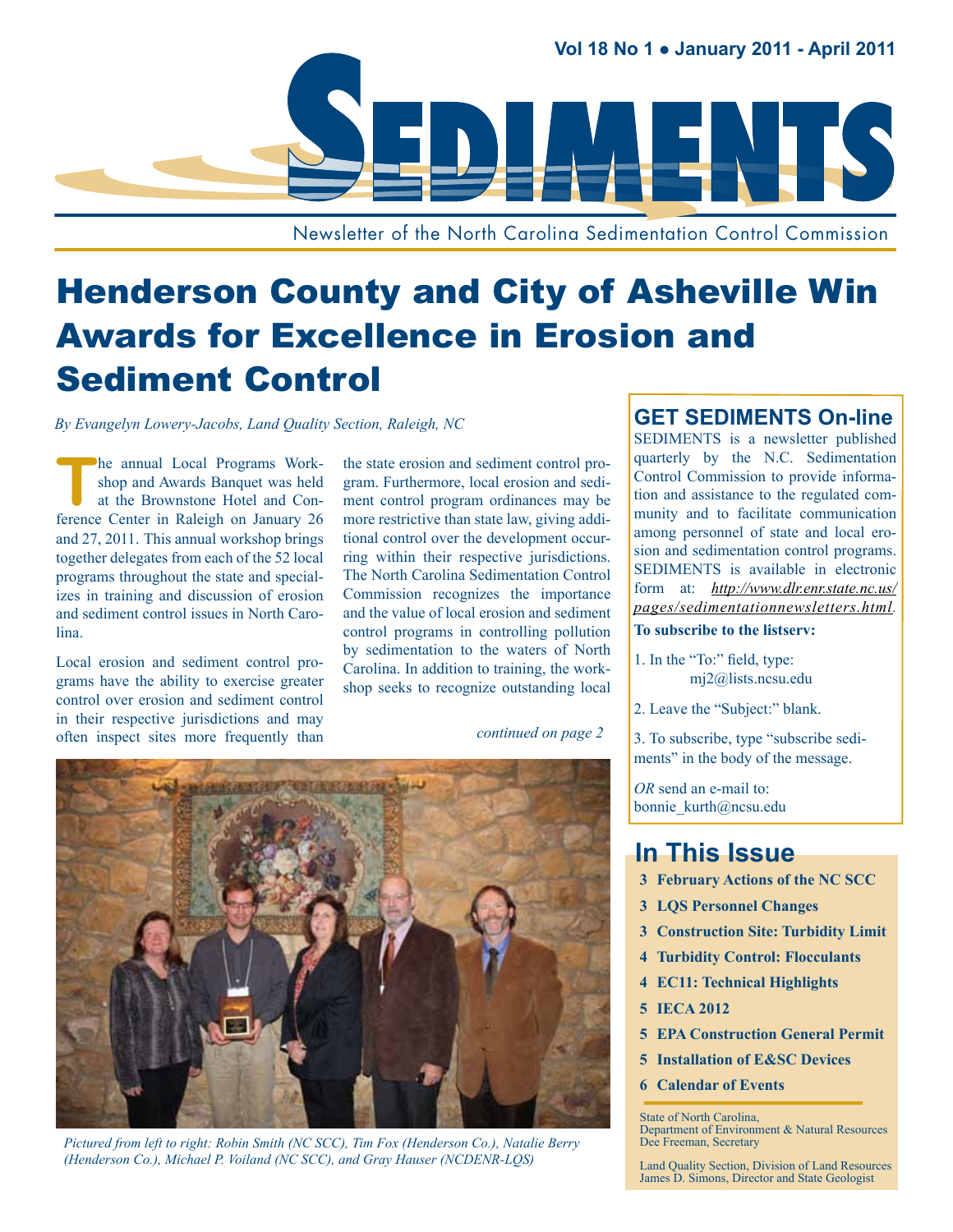#### **Awards for Excellence**

(*continued from page 1)*

programs. Each year, awards of excellence are presented to programs in two categories:

Small program – program providing 0-3 man-years or full-time equivalents supporting erosion and sediment control

Large program – program providing  $3+$ man-years or full-time equivalents supporting erosion and sediment control

This year, Henderson County received the Local Program Award of Excellence for a small program. This new program is located within the Henderson County Engineering Department. Natalie Berry, PE, the Assistant County Engineer, has direct oversight over the program. Tim R. Fox, CPESC, is the Erosion and Sediment Control Technician.

Henderson County received 54 projects from Land Quality, in addition to 30 active projects of their own. They seek to educate homeowners and other environmental groups. Inspection of sites is conducted twice per month by a small staff. According to Gowon Goode, "Henderson County does a good job administering their Local Program."

The Henderson County Erosion Control Local Program is responsible for the following: soil erosion and sedimentation control for all unincorporated areas of Henderson County, the City of Hendersonville, Village of Flat

Rock, Town of Laurel Park and Town of Fletcher.

More information on the Henderson County's Erosion and Sediment Control program can be found on their website at:

#### *[http://ww2.hendersoncountync.org/engi](http://ww2.hendersoncountync.org/engineering/erosion/)[neering/erosion/](http://ww2.hendersoncountync.org/engineering/erosion/)*

The Erosion & Sedimentation Control Program for the City of Asheville received the Local Program Award of Excellence for a large program. The Stormwater Services Division of the Transportation and Engineering Department reviews and approves grading and erosion control plans within the City of Asheville's corporate limits. The City of Asheville is able to offer one stop shop permitting for projects throughout the city. The staff seeks to inspect sites twice per month, as circumstances require. The large staff is able to cater to projects from start through completion.

The division reviews sketches and plans when a development is required to apply for a [grading permit.](http://www.ashevillenc.gov/WorkArea/linkit.aspx?LinkIdentifier=id&ItemID=1934) If the disturbed area is 10,000 square feet or larger, a design professional is required to complete the grading and erosion control plans and calculations by using the guidelines in the City's Soil Erosion and Sedimentation Control section of their Standard Details and Specifications manual, NCDENR's Stormwater Best Management Practices manual and the City's Unified Development Ordinance (UDO).

*continued on page 3*



*From left to right: Robin Smith (NC SCC), Monte Clampett (City of Asheville), McCray Coates (City of Asheville), Michael P. Voiland (NC SCC), and Gray Hauser (NCDENR-LQS). (Not in photo: Cathy Ball, Stephanie O'Conner, Ray Tracy, Chuck Watson, Ric Ledford, Arthur Hensley, Danny Gibson, John Fly, Woody Ledford, and Toby Shelton)*



*Sediments* is published by the NC Sedimentation Control Commission to provide information and assistance to the regulated community and to facilitate communication among personnel of state and local erosion and sedimentation control programs. Past issues are on the **Land Quality Section web site**.

Send comments to Evangelyn Lowery-Jacobs, NCDENR-Land Quality, 1612 Mail Service Center, Raleigh, NC 27699- 1612. Email: [evangelyn.lowery-jacobs@](mailto:evangelyn.lowery-jacobs@ncdenr.gov) [ncdenr.gov.](mailto:evangelyn.lowery-jacobs@ncdenr.gov)

To receive *Sediments* electronically, please see page 1 for list service instructions or contact bonnie kurth@ncsu.edu or (919) 515-3723.

Personnel of the Land Quality Section of the NC Department of Environment and Natural Resources provide information and assistance for implementation of the NC Erosion and Sedimentation Control Program. For assistance, please contact the Regional Engineer or the Raleigh headquarters listed below:

> Janet Boyer, PE (Acting) 2090 US Hwy 70 Swannanoa, NC 28778 (828)296-4500

Steve Cook, CPESC 225 Green Street, Suite 714 Fayetteville, NC 28301 (910) 433-3300

Zahid Khan 610 East Center Ave., Suite 301 Mooresville, NC 28115 (704) 663-1699

John Holley, PE 3800 Barrett Drive, Suite 101 Raleigh, NC 27609 (919) 791-4200

Pat McClain, PE 943 Washington Sq. Mall Washington, NC 27889 (252) 946-6481

Dan Sams, PE 127 Cardinal Dr. Ext. Wilmington, NC 28405-3845 (910) 796-7215

Matt Gantt, PE 585 Waughtown St. Winston-Salem, NC 27107 (336) 771-5000

Gray Hauser, PE Raleigh Central Office 512 N. Salisbury St., 1612 MSC Raleigh, NC 27699-1612 (919) 733-4574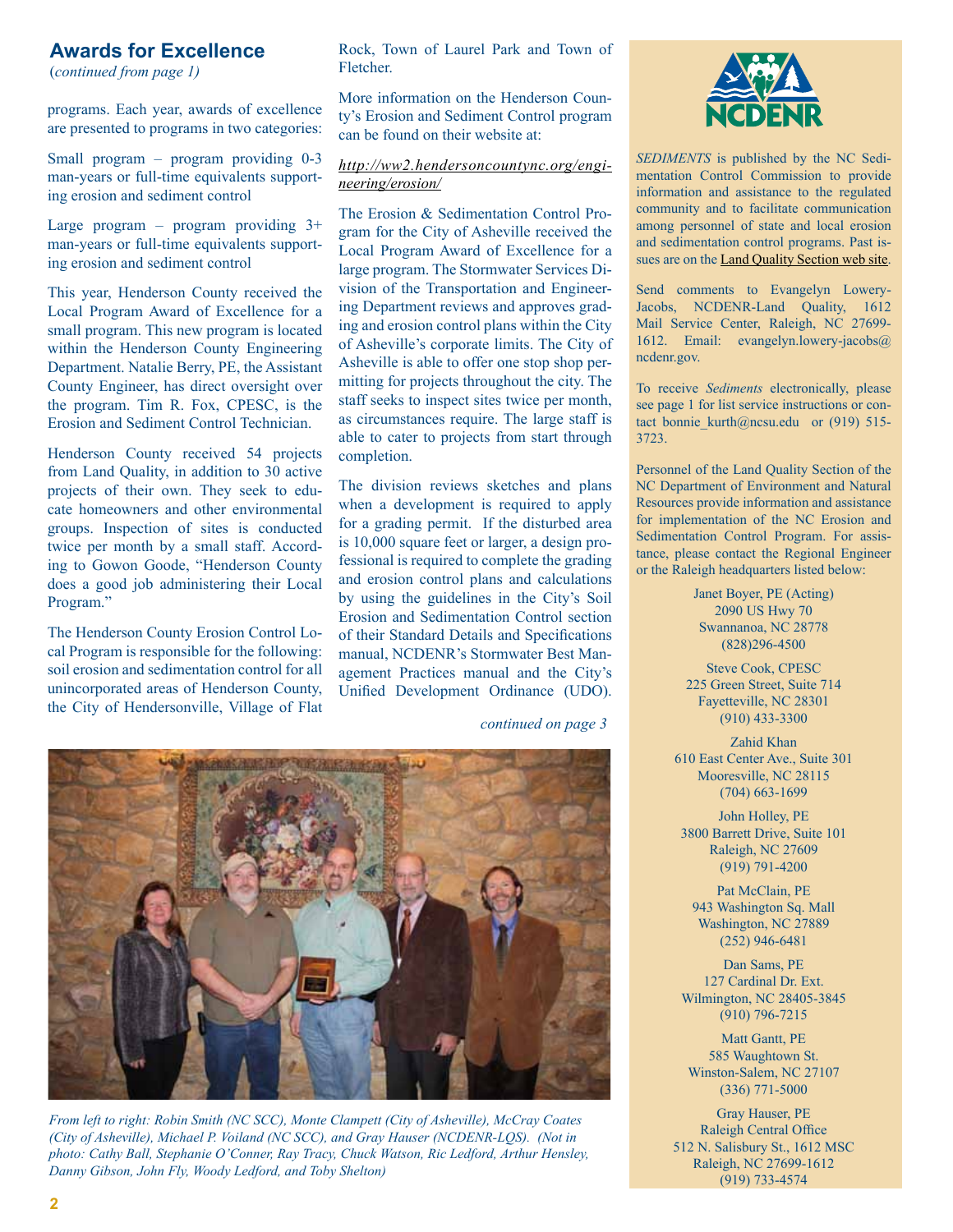#### **The North Carolina Sedimentation Control Commission**

The Sedimentation Control Commission (SCC) was created to administer the Sedimentation Control Program pursuant to the NC Sedimentation Pollution Control Act of 1973 (SPCA). It is charged with adopting rules, setting standards, and providing guidance for implementation of the Act. The composition of the Commission is set by statute to encompass a broad range of perspectives and expertise in areas related to construction, industry, government, and natural resource conservation and quality. All members are appointed by the Governor and serve threeyear terms, except for the Director of the Water Resources Research Institute of the University of North Carolina, who serves as long as he remains Director. The chairman of the SCC is named by the Governor. The following is a list of current members with the organizations they represent:

> **Chair:**  Robin Smith Burnsville Non-governmental Conservation

> **Commissioners:**  Elaine C. Chiosso Bynum Non-governmental Conservation

Tommy Esqueda Wake County NC Association of County Commissioners

> Joseph E. Glass Fayetteville Professional Engineers of NC

Kevin Martin Franklinton NC Environmental Management Commission

Rich McLaughlin Raleigh NC State University, Dept. of Soil Science

> John William Miller, Jr. Burnsville NC Mining Commission Randy Veltri

**Charlotte** NC Public Utilities

Richard Vick Wilson Carolinas Associated General Contractors

Michael P. Voiland Raleigh Water Resources Research Institute of The University of North Carolina

Rob Weintraub Wake Forest NC Home Builders Association

Manly West Moyock NC Soil and Water Conservation Commission

#### **Awards for Excellence**

(*continued from page 2)*

The City of Asheville provides checklists for the required plan elements for the proposed grading and erosion controls to make sure the plans contain all the required items. Once the submittal is received by the City of Asheville, city staff thoroughly review it to ensure the design meets the city's criteria.

After the grading and erosion control review has been completed and the plans are approved, a permit package is issued so that erosion control measures can be installed and then the grading can begin. During the grading and construction process, there are periodic grading & erosion control inspections by the City of Asheville's staff to check that the erosion and sediment control measures are being maintained.

The City of Asheville's staff receiving the award are: Cathy Ball, PE and Director of Public Works; Monte Clampett, Construction Coordinator; McCray Coates, Stormwater Services Manager; Stephanie O'Conner, Senior Secretary; Ray Tracy, Plan Reviewer; Chuck Watson, Plan Reviewer; Ric Ledford, Plan Reviewer Technician; Arthur Hensley, Senior Inspector; Danny Gibson, Senior Inspector; John Fly, Inspector; Woody Ledford, Inspector; and Toby Shelton, Inspector.

More information on the City of Asheville's Erosion and Sediment Control program may be found on their website at:

*[http://www.ashevillenc.gov/business/de](http://www.ashevillenc.gov/business/development_services/plan_review/default.aspx?id=1938)[velopment\\_services/plan\\_review/default.](http://www.ashevillenc.gov/business/development_services/plan_review/default.aspx?id=1938) [aspx?id=1938](http://www.ashevillenc.gov/business/development_services/plan_review/default.aspx?id=1938)*

Congratulations to these two well-deserving programs in recognition of their excellence in erosion and sediment control.  $\bullet$ 

#### **Construction Sites: Effluent Numeric Limit for Turbidity**

Effective January 4, 2011, EPA has stayed the numeric limitation of 280 NTU. EPA will propose a revised limit in a future rulemaking. Other requirements still remain in place and are summarized in [Sediments Vol](http://www.bae.ncsu.edu/programs/extension/wqg/sediments_jan10.pdf)  [16\(4\)](http://www.bae.ncsu.edu/programs/extension/wqg/sediments_jan10.pdf) and includes stabilization within 14 days on all construction sites and sampling of discharges for all sites 10 acres or more..

For factsheets on this issue, please go to: *[http://water.epa.gov/scitech/wastetech/](http://water.epa.gov/scitech/wastetech/guide/construction/) [guide/construction/](http://water.epa.gov/scitech/wastetech/guide/construction/)*

### **NC Sedimentation Control Commission: February Actions**

At its meeting on February 17, 2011 the NC Sedimentation Control Commission (SCC) took the following actions:

#### **Delegated Local programs:**

- Town of Apex: Approved the continuation of Local Delegation of erosion and sediment control (ES&C) programs. The Commission recommended Apex fill the vacant full time E & SC position.
- Town of Southern Pines: Approved the continuation of Local Delegation.

#### **Request from Idaho DOT:**

• Request was made by the Idaho DOT for the use of an unpublished draft Risk Assessment Methodology developed by the LQ during the years of 1997-2002. A courtesy approval given.

#### **Sedimentation Education Funds:**

• Approved LQ staff to use unspent sedimentation education funds for operations.

#### **SCC 2011 Meeting Dates:**

- Thursday, February 17
- Tuesday, May 17
- Thursday, August 18
- Tuesday, November 29

#### **Sedimentation Pollution Control Act of 1973**

v

The link to the N.C. General Statutes is:

*[http://www.ncga.state.nc.us/enact](http://www.ncga.state.nc.us/enactedlegislation/statutes/html/byarticle/chapter_113a/article_4.html)[edlegislation/statutes/html/byarticle/](http://www.ncga.state.nc.us/enactedlegislation/statutes/html/byarticle/chapter_113a/article_4.html) [chapter\\_113a/article\\_4.html](http://www.ncga.state.nc.us/enactedlegislation/statutes/html/byarticle/chapter_113a/article_4.html)*

#### **LQS Personnel Changes**

**Andrew Schneider** returned to the Land Quality Section on February 9, 2011 as an Assistant State Dam Safety Engineer in the Raleigh Central Office.

**Gowon Goode**, Assistant State Sediment Specialist, left the Land Quality Section's Raleigh Central Office on February 25, 2011 for a position with the Natural Resources Conservation Service.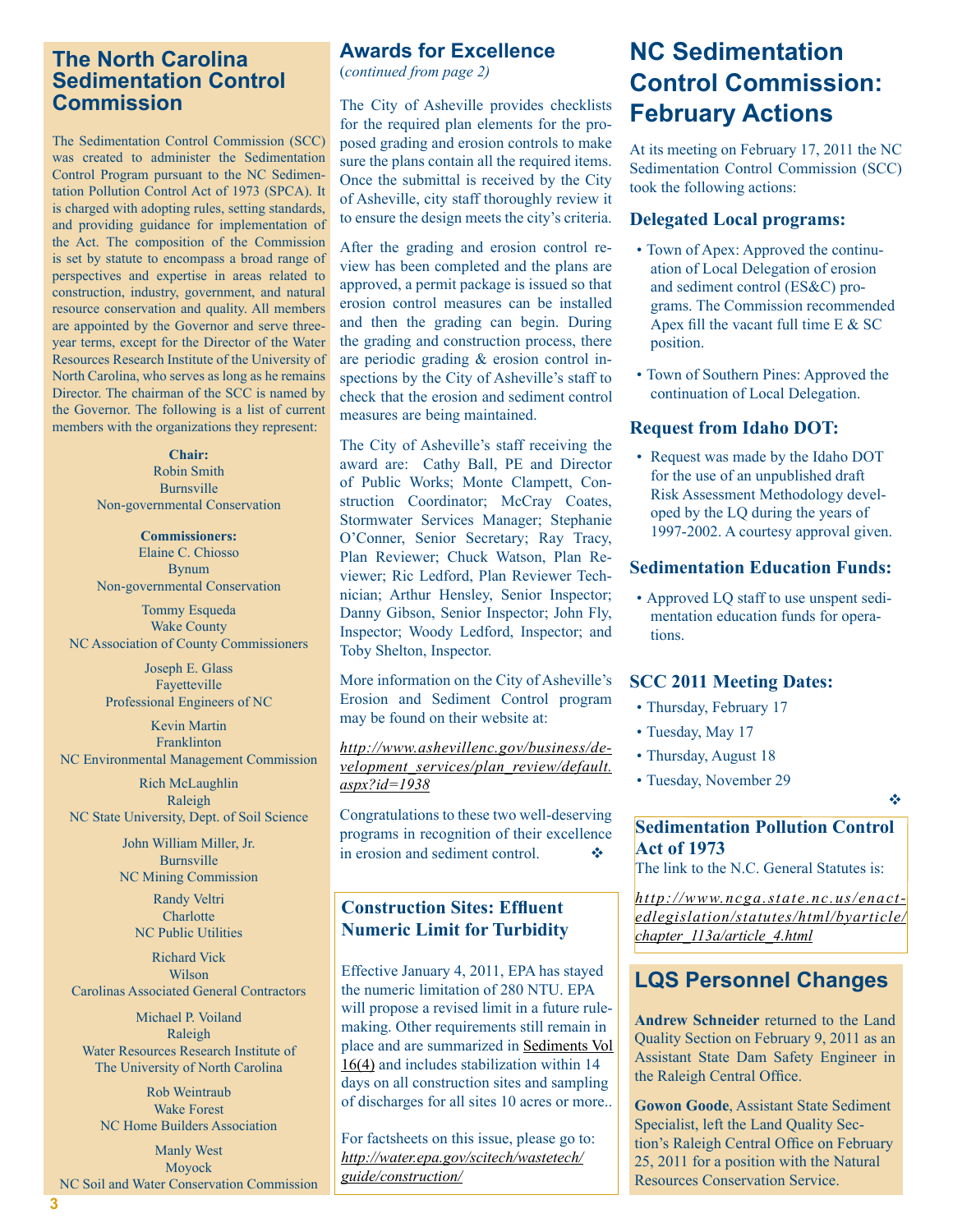#### **Turbidity Control: Principles of Making Flocculants Work for You**

#### *Richard A. McLaughlin, Ph.D., Professor/ Extension Specialist, Department of Soil Science, NC State University*

In the last issue, I discussed approaches to meeting the new requirement from the US Environmental Protection Agency for controlling turbidity in stormwater discharges from construction sites (see Turbidity Control: Basic Concepts, *Sediments* 17(2)). These include filtration, infiltration, and flocculation. There is probably a song in that phrase, but I pointed out that the first two are difficult and/or expensive in most cases, so we are left with flocculation. Flocculation is the process of small suspended particles sticking to each other to form assemblages called flocs. This occurs naturally in many aquatic environments, often facilitated by organic molecules produced during decomposition of organisms. We can also add synthetic organic chemicals to get the same effect, only faster and more reliably. This is the most common approach to reducing turbidity in drinking water and for removing suspended solids in wastewater and industrial process water. How can we get this to work for construction site runoff?

It takes about a day and a half to answer that question in our workshops, but I can boil it down to essential aspects that illustrate the principles. The flocculation process involves having the chemical flocculant coming into contact with two or more suspended solids, usually clays, and pulling them together. The process is repeated until many of the formerly individual particles are held together in a floc. The flocs can settle faster



*Example of passive treatment as runoff from the disturbed area passes through a stable ditch with wattles treated with PAM*

than the particles because they have less exposed surface area. While a clay particle might take days or weeks to settle to the bottom of a basin, a floc might settle in less than a minute. The key to forming flocs is to maximize the opportunity for the flocculant molecules to intercept the suspended solids as frequently as possible. Simply put: the more mixing energy and time the better.

There are many chemicals which are used for flocculation in water treatment and industrial processes, but the construction site water treatment market consists primarily of polyacrylamides (PAM) and chitosan. Polyacrylamide is a class of organic polymers which has common basic chemistry but which can be synthesized to have a wide variety of properties. In this market, however, PAMs are linear, long-chain molecules with a negative, or anionic, charge, and they are not toxic to aquatic organisms. Within this group, properties of each PAM are somewhat different and need to be matched to the specific soil or sediment on your site. Chitosan is synthesized from chitin that is harvested from crab and shrimp shells, and it has a net positive charge. Chitosan can be toxic to fish in pure form, but this is largely eliminated in the presence of the turbidity found in construction site runoff. Both PAM and chitosan have been widely used for turbidity control on construction sites.

There are two broadly-defined ways to get the flocculation process to work on a construction site: passive and active treatment. Passive treatment uses only gravity to dose runoff, primarily by placing the flocculant in areas where runoff concentrates (ditches, pipes) so some of the chemical dissolves into the turbid water as it flows by. In order to maximize the mixing and contact time previously mentioned as key to successful

> flocculation, the flocculant needs to be placed in many locations uphill from basins or other sediment collection devices. Runoff should always be treated on the construction site and pooled to collect sediment and flocs before discharge off the site. Active treatment involves pumping the turbid water and dosing it with a flocculant in the process, followed by pooling or filtration systems prior to discharge. It is considerably more expensive than passive treatment but

it is also much more reliable because your flows are known and controllable, compared to unpredictable storm flows used in passive treatment.

We don't know what the final turbidity number will be for the new EPA Effluent Limit Guideline, but it is almost certain that some level of flocculation will be necessary to achieve it. The basic principles outlined in these articles were intended as an introduction to controlling turbidity on construction sites. In practice, these principles can be applied in many different ways, but they are necessary in order to meet turbidity limits.

v

#### **Environmental Connection 2011**

#### *Melanie McCaleb, MS, CPESC, Department of Soil Science, NC State University*

Environmental Connection 2011 was held in Orlando, Florida. The conference was filled with excellent presentations ranging from sediment and erosion control to vegetation establishment to wind erosion. Below are summations of two presentations based on the papers of the publications.

Based on a paper entitled "*Effects of Selected Soil Conditions on Soil Erosion, Runoff, and Vegetation Growth*" by Hass et al, this presentation explored the results from past studies looking at the effects of polyacrylamide (PAM), Ammonium Laureate Sulfate (ALS), Fluidized Bed Combustion residue (FBC), and coal-fired power plant gypsum byproduct (GYP) in mitigating erosion and runoff from an acidic weathered Appalachian soil. All of the aforementioned materials were applied yearly for 4 years on an abandoned field on a hillside in southern West Virginia. Sediment totals, runoff volume and composition, and plant biomass were monitored.

No effect was observed with ALS. Yearly additions of 5 Mg ha-1 FBC to the soil surface increased soil pH and Ca status. Addition of 5 Mg ha-1 GYP increased runoff solution Ca, sulphur, and electrical conductivity more than FBC, but the effect decreased exponentially over a period of months. Rye growth was markedly improved in treatments receiving FBC, probably due to amelioration of Al and Mn toxicity in the acidic soil, and there was a tendency toward increased growth in the GYP treatment, which contained some calcium carbonate.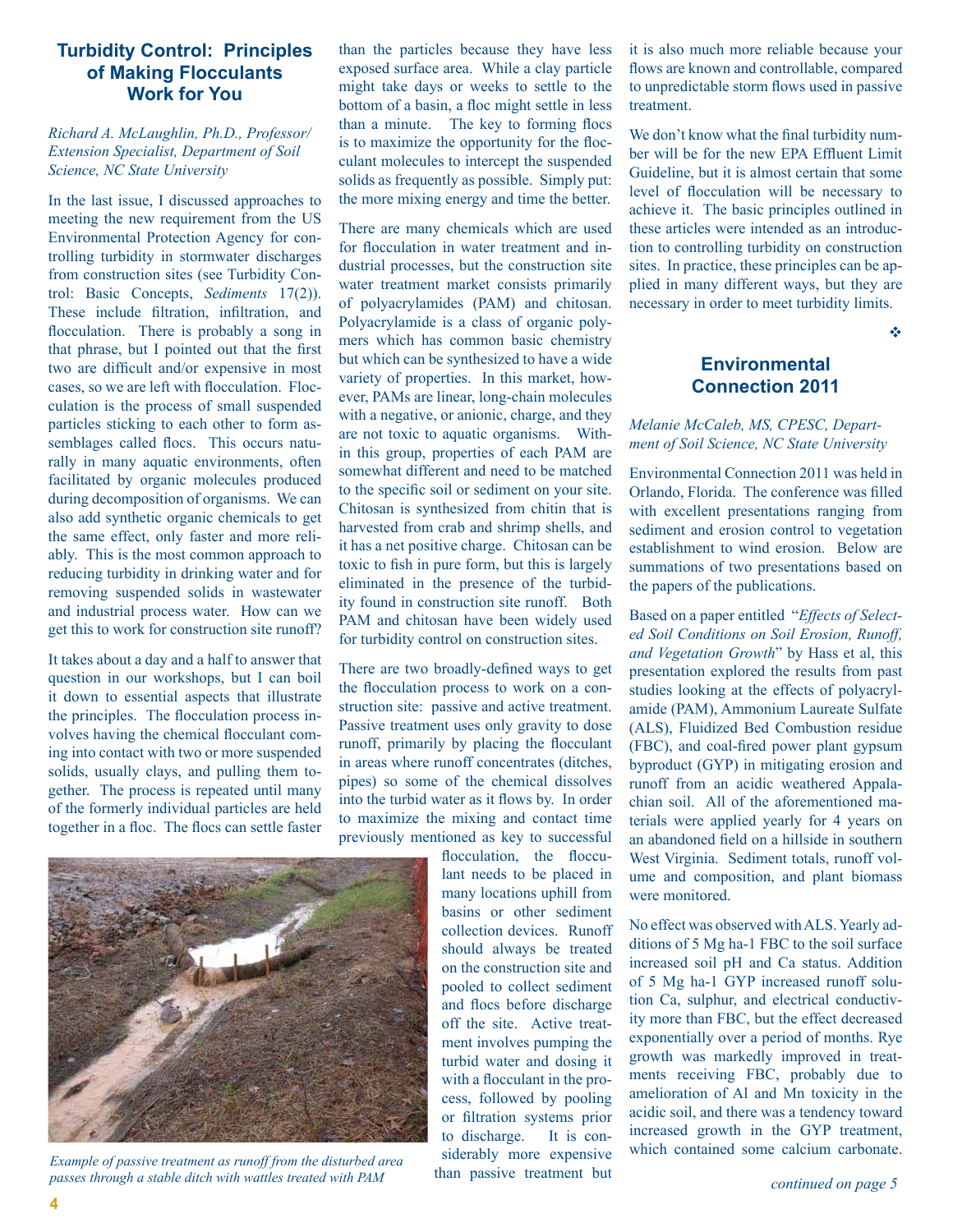#### **EC 2011**(*continued from page 4)*

When the plots were seeded and treatments applied in year 1, mean runoff in the FBCcontaining treatments was reduced to 56% of that in control. Thus, the use of fluidized bed combustion residue (FBC) greatly improved plant nutrition status, increased vegetation biomass yield, and reduced overall runoff volume and sediment yield. The FBC-containing treatments were found to be superior to all other amendments tested. Its integrated effect on raising soil pH, reducing Al and Mn toxicity (which resulted in significantly higher biomass yield), increasing solution electrolyte levels, elevating Ca++ concentration, and improving plant nutritional status all likely contributed to the decrease in runoff and sediment yield. PAM addition to FBC tended to further reduce sediment load.

"*Staged Stabilization of Linear Projects: Minimizing Your Exposure to ELGs*" by Ted Sherrod, formerly of NCDOT, and R. Brim, presented a compilation of statistics based on one study to determine the effectiveness of stage seeding on linear construction projects:

A comparison of ground cover types using RUSLE2 modeling (a modeling software that calculates the amount of soil that is lost by erosion based upon several variables) found seeding and mulching was the most effective followed by temporary mulch at a recommended rate of two tons per acre, temporary seed with no mulch, and no ground cover being the least effective. A further comparison of ground cover types both with and without polyacrylamide (PAM) found a bonded fiber matrix treatment was generally the most effective and bare soil was the least effective. Initial testing was conducted in Charlotte, NC by NC State University researchers. The runoff from different ground cover types including hydromulch, excelsior blanket, straw, and bare soil both with and without PAM were tested. Runoff was collected during three storm events. PAM was not reapplied after each storm. The results showed the use of PAM with ground cover types usually increased their effectiveness in reducing turbidity and erosion. However, it appears that PAM effectiveness decreases with subsequent rain events as one would expect. In temperate climates, germination of the seed mix would begin to establish as the flocculants effectiveness diminishes. Data presented is from one research site. Additional replications on other sites have been done and continue to be tested.  $\cdot$ 

#### **IECA's Environmental Connection The World's Largest Soil & Water Event!**

#### **February 26-29, 2012**

Las Vegas, Nevada, USA

The premier educational event for the erosion and sediment control industry. Environmental Connection has more erosion, sediment control, and stormwater focused training, technology and networking events than any other event. Over 4 days, Environmental Connection provides peer–reviewed education, products and technology which address eight technology sections:

- Slope Stabilization Wetlands Technology
- Stream Restoration Erosion and Sediment Control
- Vegetative Establishment Beach and Shoreline Stabilization
- Stormwater Management Wind Erosion Technology
- Information: *<http://www.ieca.org/conference/annual/ec.asp>*

#### **EPA's Stormwater Discharge Permit from Construction Sites: Public Comment**

Stormwater discharges from construction activities (such as clearing, grading, excavating, and stockpiling) that disturb one or more acres, or smaller sites that are part of a larger common plan of development or sale, are regulated under the National Pollutant Discharge Elimination System (NPDES) stormwater program. Prior to discharging stormwater, construction operators must obtain coverage under an NPDES permit, which is administered by either the State (as is the case in NC) or EPA, (including Idaho, Massachusetts, New Hampshire and New Mexico, Washington DC, most territories, and most Indian country lands.)

Where EPA is the permitting authority, construction stormwater discharges are almost all permitted under the Construction General Permit (CGP). The CGP requires compliance with effluent limits and other permit requirements.

The proposed Construction General Permit (CGP) includes a number of enhanced protections, including enhanced provisions to protect impaired and sensitive waters. Some of the significant proposed permit modifications include new requirements for: eligibility for emergency-related construction; required use of the electronic notice of intent process; sediment and erosion controls; natural buffers or alternative controls; soil stabilization; pollution prevention; site inspections; stormwater pollution prevention plans; and permit termination.

The public comment period on EPA's proposed new CGP ends June 24, 2011. More information on the proposed construction general permit is available at:

#### [http://cfpub.epa.gov/npdes/stormwater/](http://cfpub.epa.gov/npdes/stormwater/cgp.cfm) [cgp.cfm](http://cfpub.epa.gov/npdes/stormwater/cgp.cfm)

Contact Information: Enesta Jones, Jones.enesta@epa.gov, 202-564-7873, 202-564-4355.

#### **Installation of Construction Site Erosion & Sediment Control Devices**

*Credit: 3.5 Hours (Soil Scientists, Landscape Architects, Engineers, CPESCs)*

*May 4 and July 13, 2011, Raleigh, NC*

*[http://www.soil.ncsu.edu/training/](http://www.soil.ncsu.edu/training/training.php)  [training.php](http://www.soil.ncsu.edu/training/training.php)* 

Training on the development of erosion and sediment control plans is widely available, but proper installation of these devices is just as critical as a good plan. Attendees will learn what properly installed devices should look like and the common failures in their installation; how to install the most common devices by actually installing them; how to install alternatives to common rock systems and how to save some money using them.



presentations»

call for

**5**